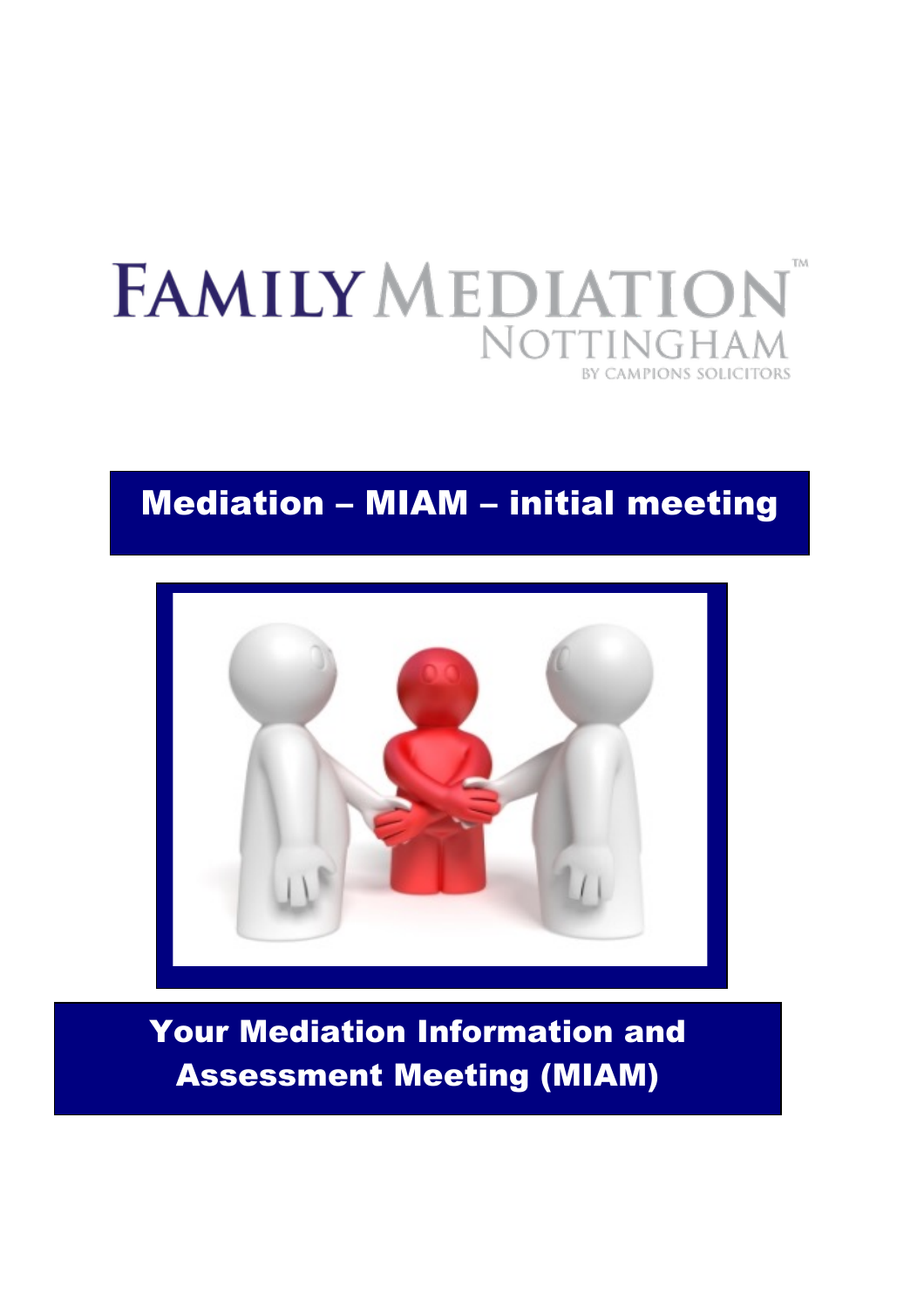Campions Solicitors 45-49 Mansfield Road Nottingham NG1 3FH Tel: 0115 9247022 dpriest@familymediationnottingham.co.uk

# **YOUR MEDIATION INFORMATION AND ASSESSMENT MEETING (MIAM)**

We hope that you will find the following information helpful, concerning the **Mediation Information and Assessment Meeting** our firm will arranged for you. We have sent you a separate leaflet explaining Mediation.

#### **What is an Assessment Meeting?**

This is a meeting between you and our Mediator to find out more about how Mediation might help you find solutions to your own particular family legal problems. The Government wishes to encourage families who turn to the law for help to first find out whether Mediation is suitable, and this will be your opportunity to be informed about how Mediation works, and to ask any questions of the Mediation which may be of a concern to you.

#### **What happens at the initial Mediation Information and Assessment Meeting?**

Our Mediator will explain what happens in a Mediation session and will answer any questions you may have. It is the Mediator's duty to form a view whether or not Mediation is *suitable* for your circumstances and will be of a *positive help* to you, and it will also be for *you* to decide whether you wish to proceed with Mediation.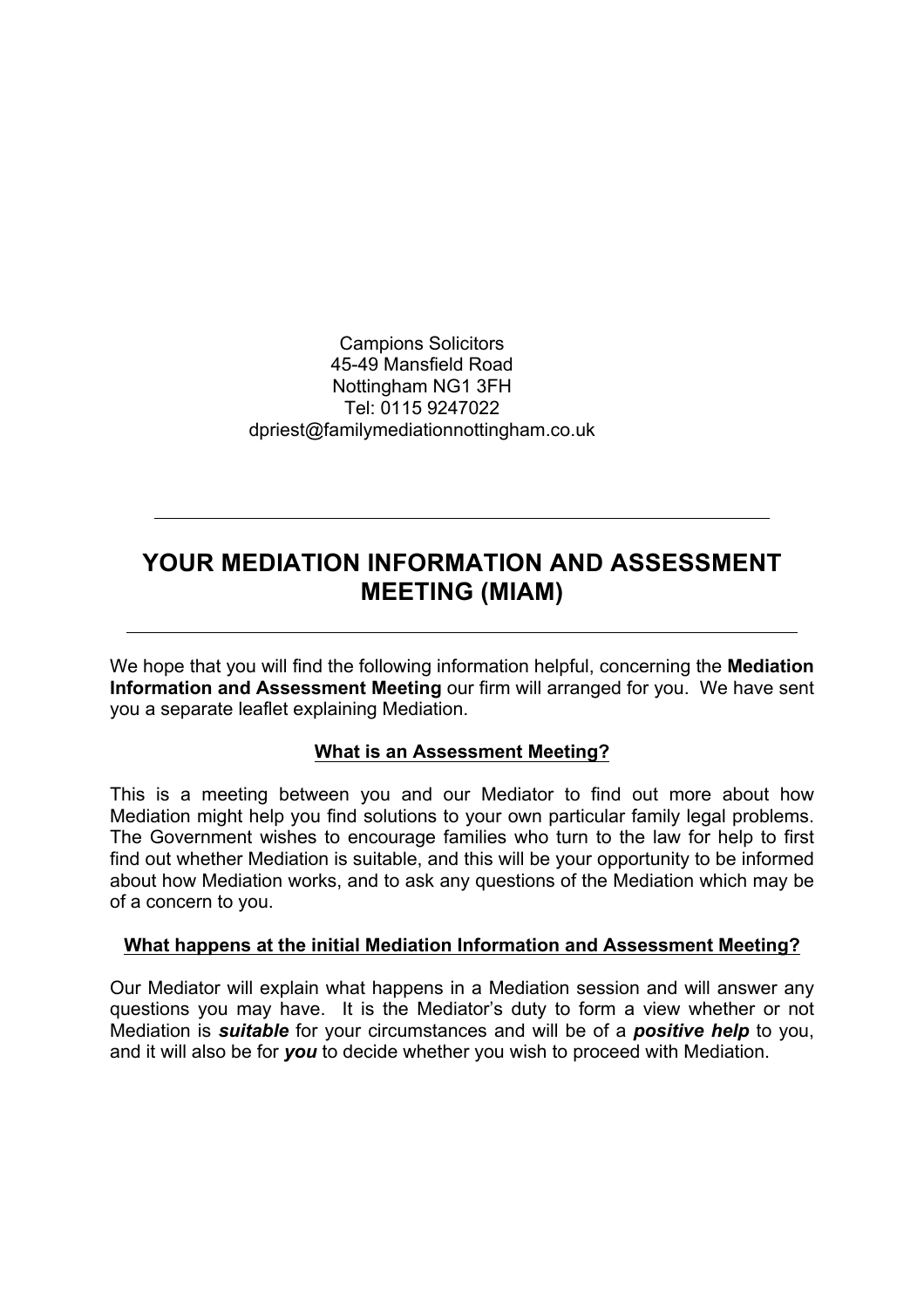# **DO YOU QUALIFY FOR LEGAL AID ie : free mediation?**

**Our Mediator will complete a brief financial form with you to find out whether you are entitled to free Mediation, i.e. legal aid, to cover the MIAM and future mediation sessions. To enable the Mediator to assess you for legal aid we ask you to bring the documents listed at the end of this leaflet. If you do not qualify for free Mediation, i.e. legal aid, our Mediator will explain how much a Mediation session would cost but this is also set out below.**

## **What happens if I decide that I do not want to have Mediation?**

There will be no pressure on you to choose Mediation if you decide that it is not suitable for you. At the end of the Mediation Information and Assessment Meeting, if you and / or our Mediator decide that Mediation would not be helpful at the present time, mediation will not proceed.

## **What happens if one of us wants to have Mediation but the other does not?**

Mediation can only work if *both* people involved are committed to resolve their differences in this way. In the circumstances that one person is unwilling to proceed with Mediation, we will respect that choice but always keep the door open to the possibility of Mediation taking place at a later date, if you both subsequently come to the mutual view that you would like to try the Mediation option.

## **CAN I BRING SOMEONE WITH ME TO THE ASSESSMENT MEETING ie MIAM OR A MEDIATION SESSION?**

We ask that you do not bring anyone else with you due to the confidential nature or the matters to be discussed. Also, the other party may very well object to other people's involvement. Only if both parties consent and the mediator feels it is appropriate that someone else be involved would it be considered.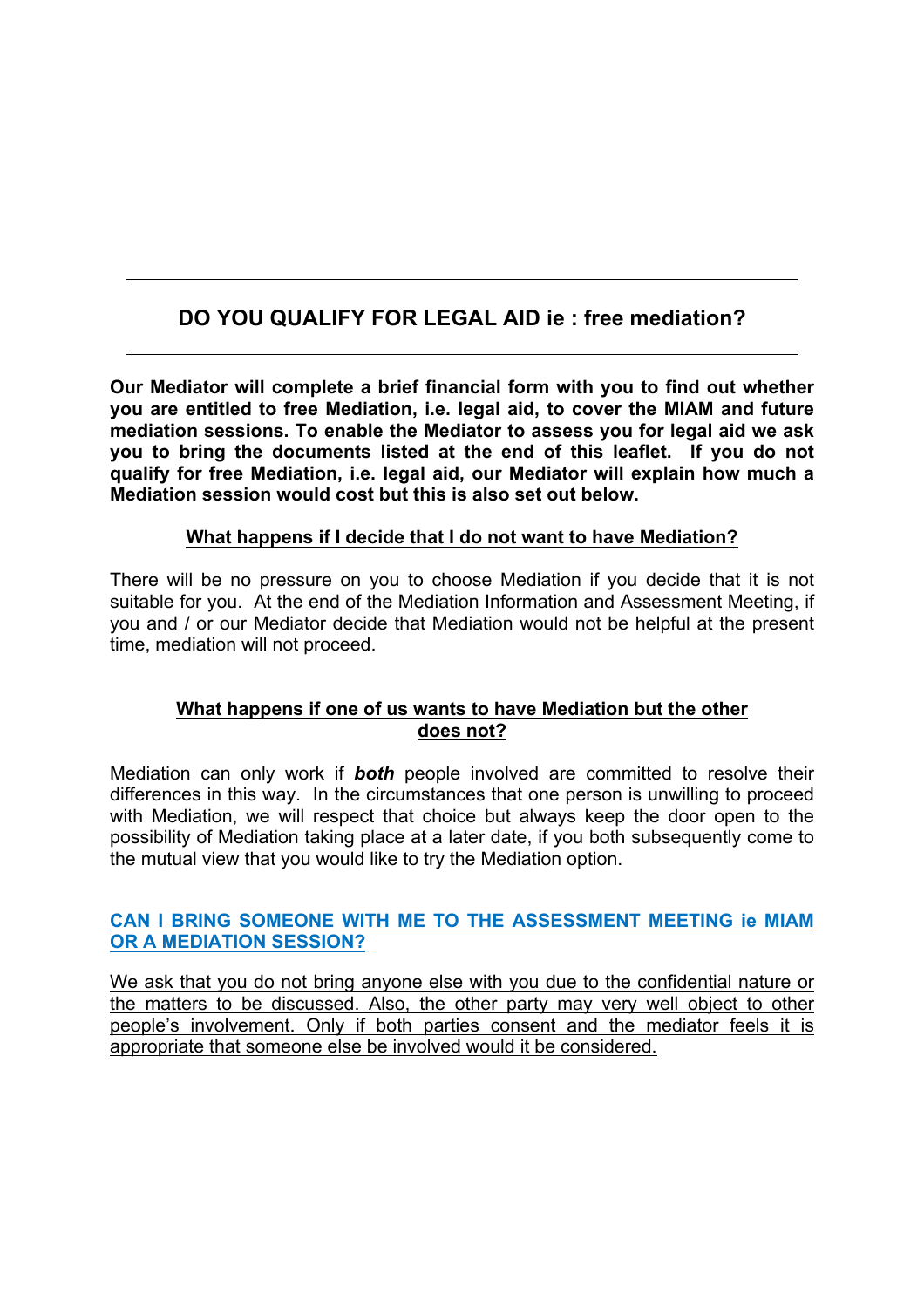# **In brief what are the benefits of Mediation?**

There are 3 main benefits if couples can resolve their differences with Mediation;

# • **Costs**

If matters proceed through the Courts the cost of a case concerning the residence of or contact to children can be typically between £1,000 and £4,000 per person. Cases involving the resolution of financial matters can cost typically £3,000 - £6,000 per person (in comparison if you mediate and are not eligible for legal aid the fixed fee costs are £80+ VAT ie £96 for the MIAM and £125+ VAT ie £150 for each mediation session).

#### • **In your control**

When you choose to resolve your matters through Mediation, *you retain control* of the time scale of your meetings.

# • **Flexibility**

In Mediation you will be discussing a *range of ideas* to enable you to carefully explore the options alongside each other, without reaching a legally binding agreement. If you settle on a proposal which appears to you to be fair to both of you and any children, we will help by putting the proposal in the form of *a*  **Summary**, for you to discuss with your Solicitors, before they help you decide whether to make such proposals legally binding. We will also summarise the financial information you have been provided to help you to obtain advice from your solicitor.

We readily acknowledge that Mediation is **not** a "**soft option**", as it can be difficult speaking with an estranged partner whom you may not have met for some time. However, we hope that with the assistance of trained, impartial and experienced Mediator, you will be able to reach the best solutions for your family.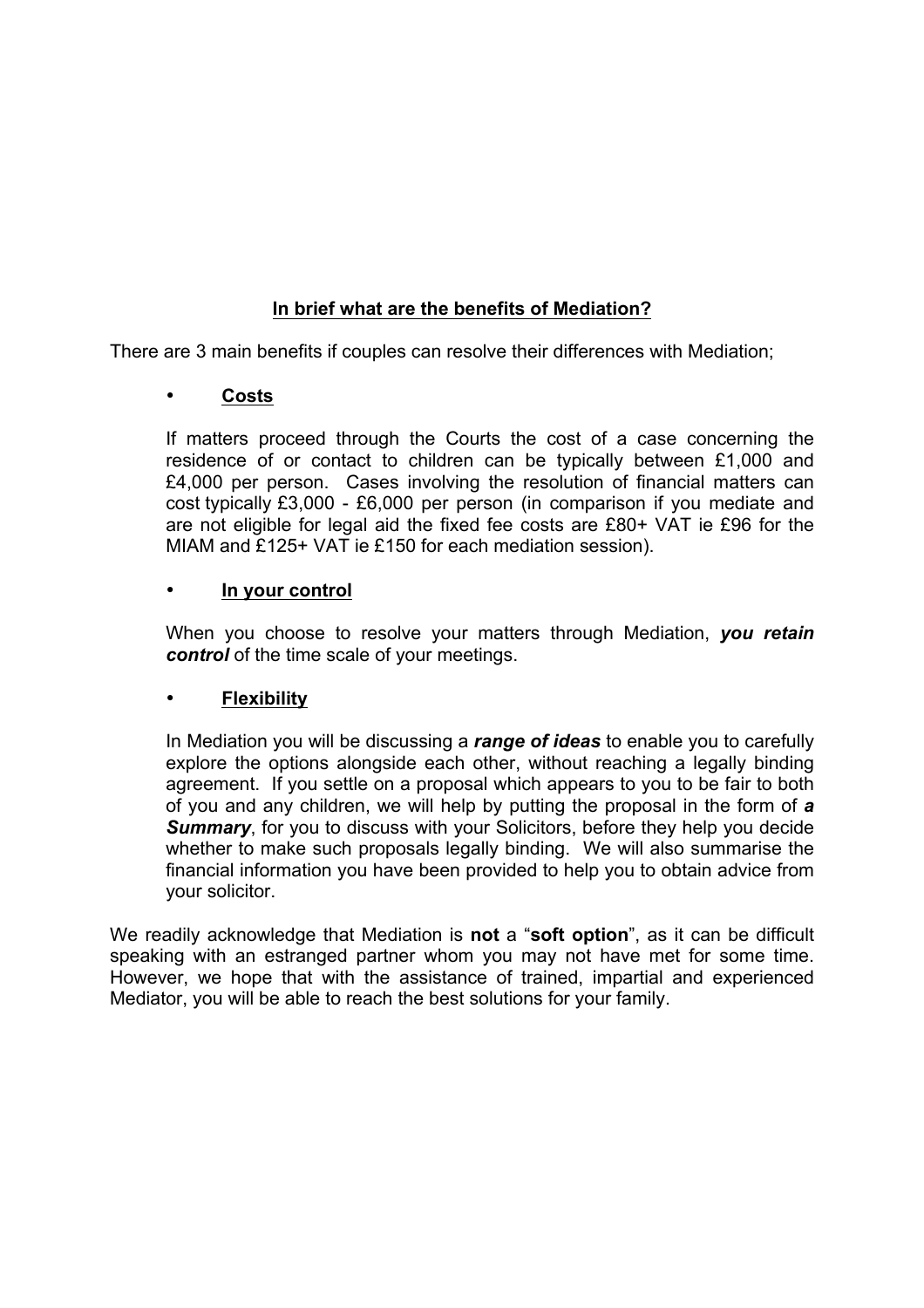## **FURTHER INFORMATION ABOUT THE MEDIATION INFORMATION AND ASSESSMENT MEETING (MIAM)**

Mediation is a voluntary process which is offered as an alternative to going to court.

At the MIAM you will be asked some questions about your personal circumstances and we will consider with you whether or not mediation might be suitable for you and your former partner and the circumstances of your particular case.

The purpose is to explore mediation as a process that may or may not be suitable for you.

#### **WHAT DOES IT COST?**

**You may qualify for legal aid. We have set out on the attached list those items that we would ask you bring with you to see whether or not you qualify for legal aid. If you do qualify for legal aid you will not have to pay for the assessment meeting nor will you have to pay for mediation.**

**If you do not qualify for legal aid but your ex-partner qualifies for legal aid, then again the assessment meeting would be free because of their legal aid and also the first joint mediation session would be free. Thereafter any mediation would have to be paid for.**

#### **It is therefore worth us checking whether or not you and your partner will qualify for legal aid but if not then the assessments will be charged for.**

Unless you are eligible for legal aid the cost for the assessment meeting will be charged at that meeting. The cost of the Assessment Meeting is £80 plus VAT, i.e. £96. You can either pay by cash, cheque or on debit/credit card. The mediator will discuss with you the costs that are likely to be incurred should you choose to participate in mediation thereafter and you are not eligible for legal aid.

#### **WHAT DO YOU NEED TO BRING WITH YOU TO THE ASSESSMENT MEETING?**

- **1. The documents below to assess for legal aid (if eligible) or payment on arrival of £96 for the meeting if you are not eligible for legal aid.**
- **2. Your identification set out below.**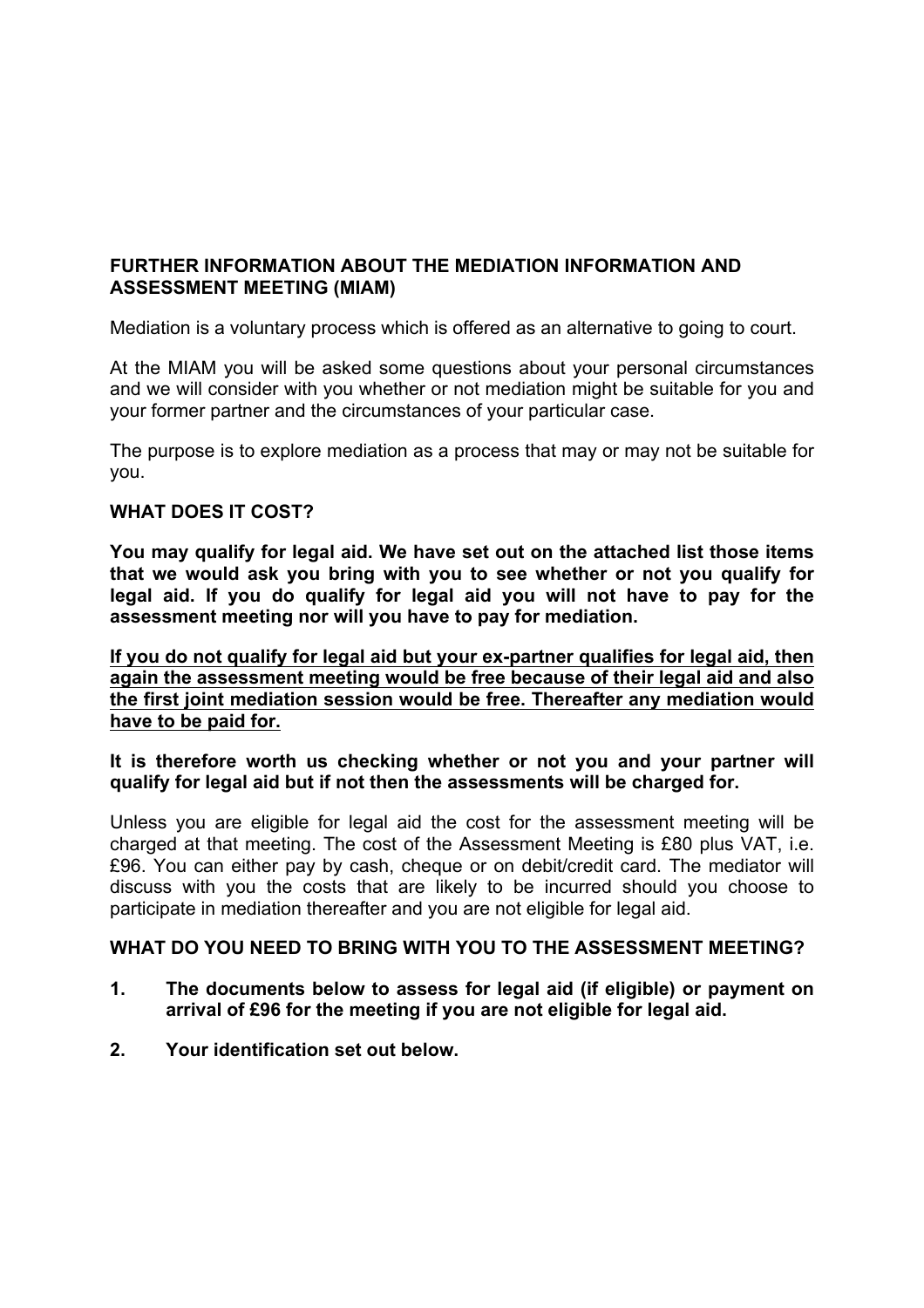# **3. The completed Mediation Information Form .**

## **DO YOU NEED TO ATTEND WITH YOUR FORMER PARTNER OR OTHER PARTIES?**

You have a choice of attending the assessment meeting either separately or together. It will be assumed that you and your former partner would prefer separate assessment meetings unless you tell us to the contrary. If you do wish to attend jointly then we would ask that you contact ourselves to discuss this beforehand so that we can ensure that the facilities are available should you need to be seen separately from your former partner and if you are attending together then we would need to know prior to the meeting whether there have been any incidents of physical, emotional or sexual abuse between yourself and your former partner.

## **HOW LONG DO THE MEETINGS TAKE?**

The initial assessment meeting would tend to take 30-45 minutes and can be arranged, changed or cancelled by telephone or email (or attending our office if you find this easier). Please give us at least 24 hours' notice if you wish to cancel or change your appointment.

#### **CAN CHILDREN ATTEND?**

We would ask that you note that due to the nature of the matters that will be discussed, it is not suitable for children to attend the meetings with you. Unfortunately we do not have crèche facilities at our office nor do we have the specific training to involve children in the mediation process. We would therefore be grateful if you would make necessary arrangements for childcare whilst you are attending the assessment meetings or indeed any future mediation session. We do offer within mediation Direct Consultation with Children ie providing the child with a voice during the process. This would require the written consent of both parents and would need to be carefully discussed with the mediator during the process before it takes place.

#### **OUR MEDIATORS**

Our mediator, Daniel Priest, is a Partner of Campions Solicitors. He is trained by Resolution (formerly the Solicitors Family Law Association). He is also a Law Society Accredited Mediator. Resolution mediators are all practising lawyers, who have undergone an extensive mediation training programme and are subject to regulation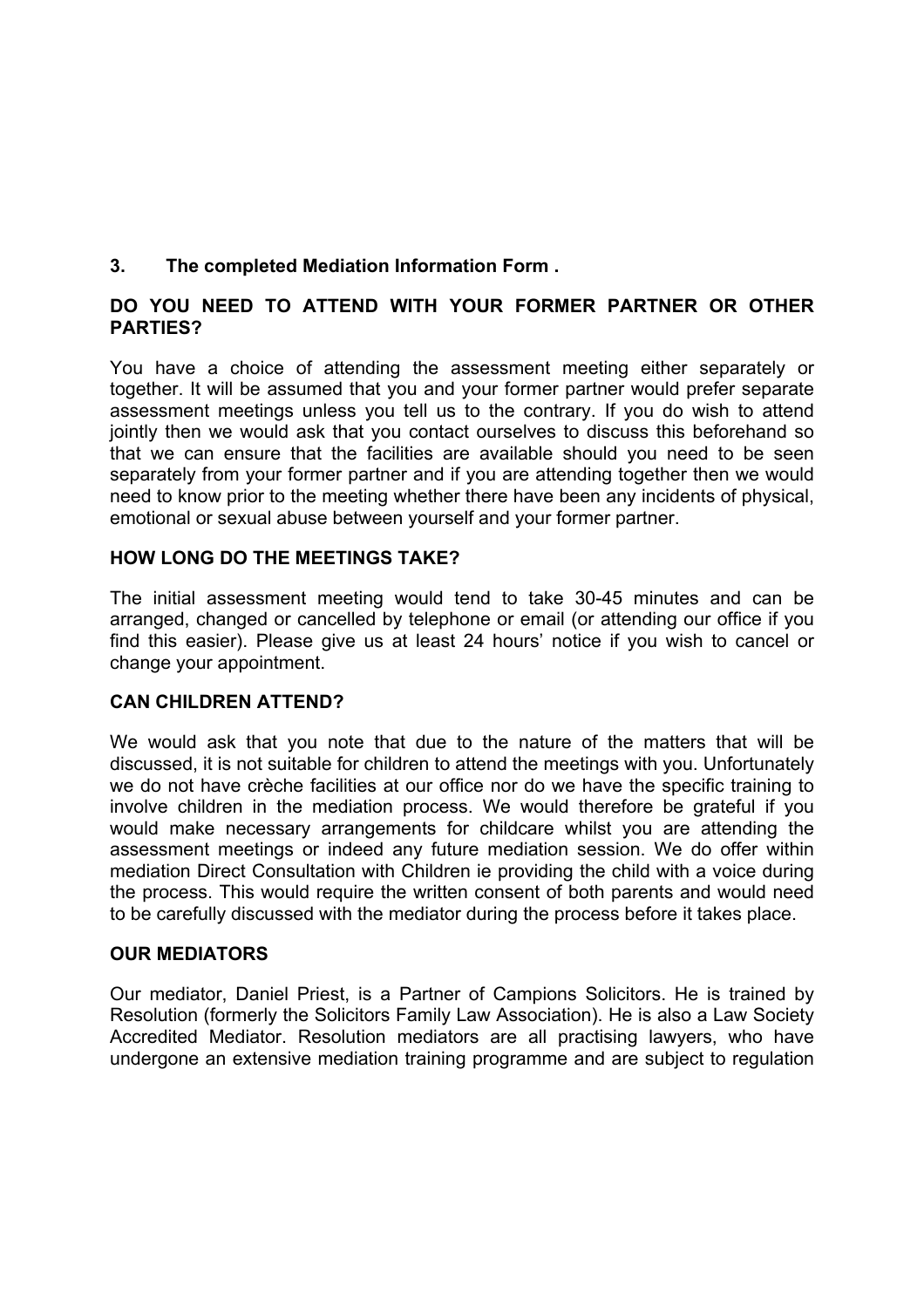by the Association. Resolution mediators work to a code of practice which follows internationally accepted principles. The solicitors' practice is also regulated by the Solicitors Regulation Authority and indeed the Law Society.

Sarah Gill is also trained by Resolution as a mediator. She is also a family solicitor. She mediates on private matters involving both children and financial issues.

#### **WHAT HAPPENS IF I AM NOT SUITABLE FOR MEDIATION?**

The mediator will discuss this with you individually and also contact your solicitors to inform them of this.

#### **DO I STILL NEED A SOLICITOR?**

The mediator will confirm to you during the mediation session that it is important for all clients to continue to have access to legal advice throughout the mediation process. You should contact your solicitor if you need advice about any legal issues which arise during the mediation process or outside of mediation.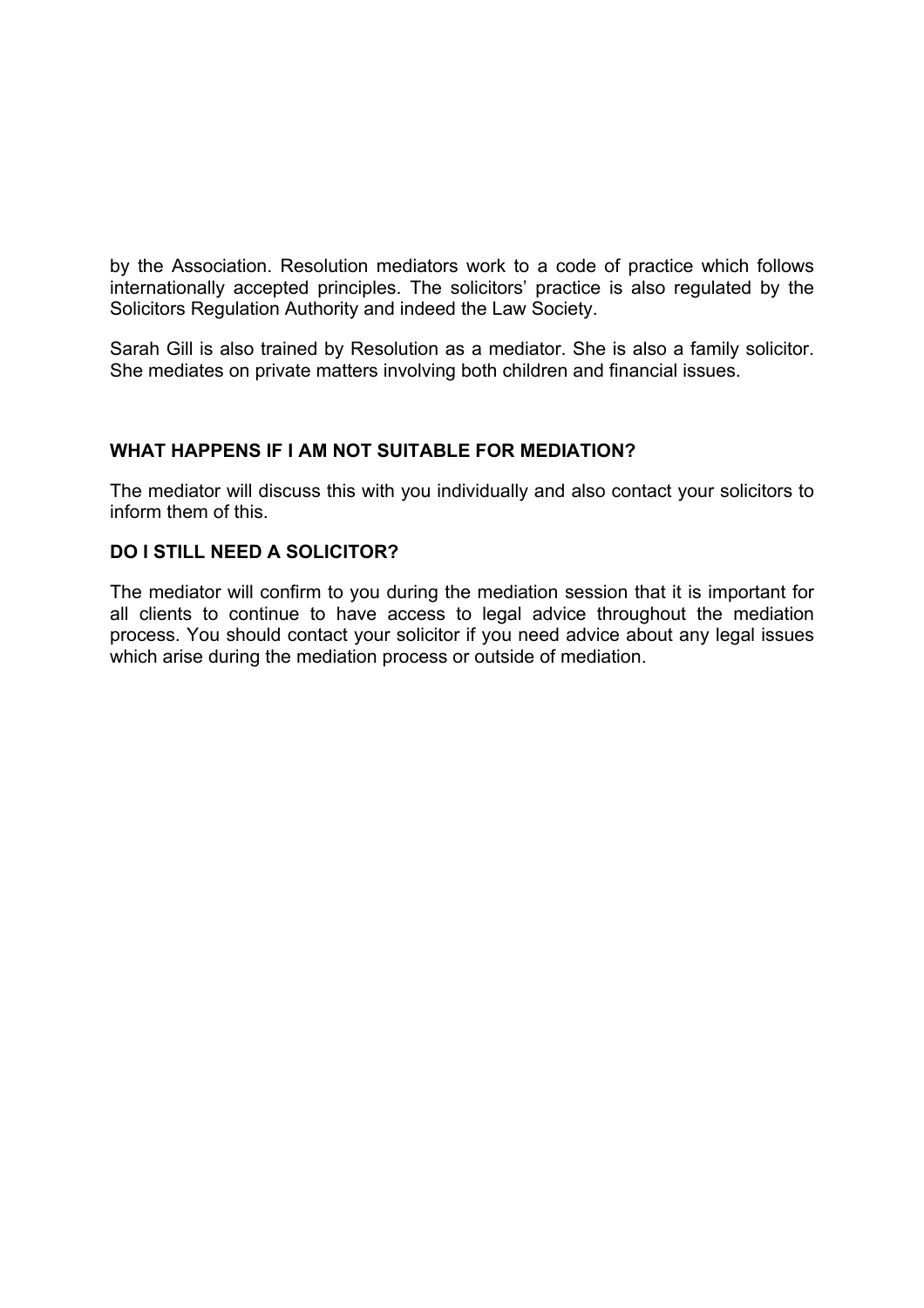#### **YOU MUST BRING THE FOLLOWING DOCUMENTS TO YOUR ASSESSMENT MEETING IF YOU WISH TO BE ASSESSED FOR LEGAL AID – WITH OUT THE CORRECT PROOF YOU CANNOT HAVE LEGAL AID AND YOU WILL BE CHARGED FOR THE MEDIATION AS A PRIVATELY PAYING CLIENT:**

#### 1. Income/Benefits

#### (a) **Income**

For both you and any partner with whom you live (this does not mean the other person in mediation) we require your proof of income including most recent payslips, (i.e. 1 month or if weekly paid the last four weeks).

#### (b) **State Benefits**

In the case of state benefits received this must be a letter from the Benefits Agency or Department of Work & Pensions confirming that the benefit is currently being paid. This must be dated no later than one month before the date of your appointment. If you are in receipt of Income Support, Income Based JSA or Income Based ESA we can phone the DWP when you come to our office.

#### (c) **Tax Credits**

In the case of tax credits, this must be the latest letter from HMRC which sets out details of the credits payable.

(d) If you are self-employed we require that you bring your up to date business accounts and your most recent tax return. If these are not available, a letter from your accountant setting out this information, i.e. details of your current earnings/cash book or recent bank statements.

#### 2. Capital/Savings

Documentary evidence of savings and investments, e.g. bank statements and/or building society passbook, share certificates/National Savings, etc. for you and any partner with whom you live. These must be up to date.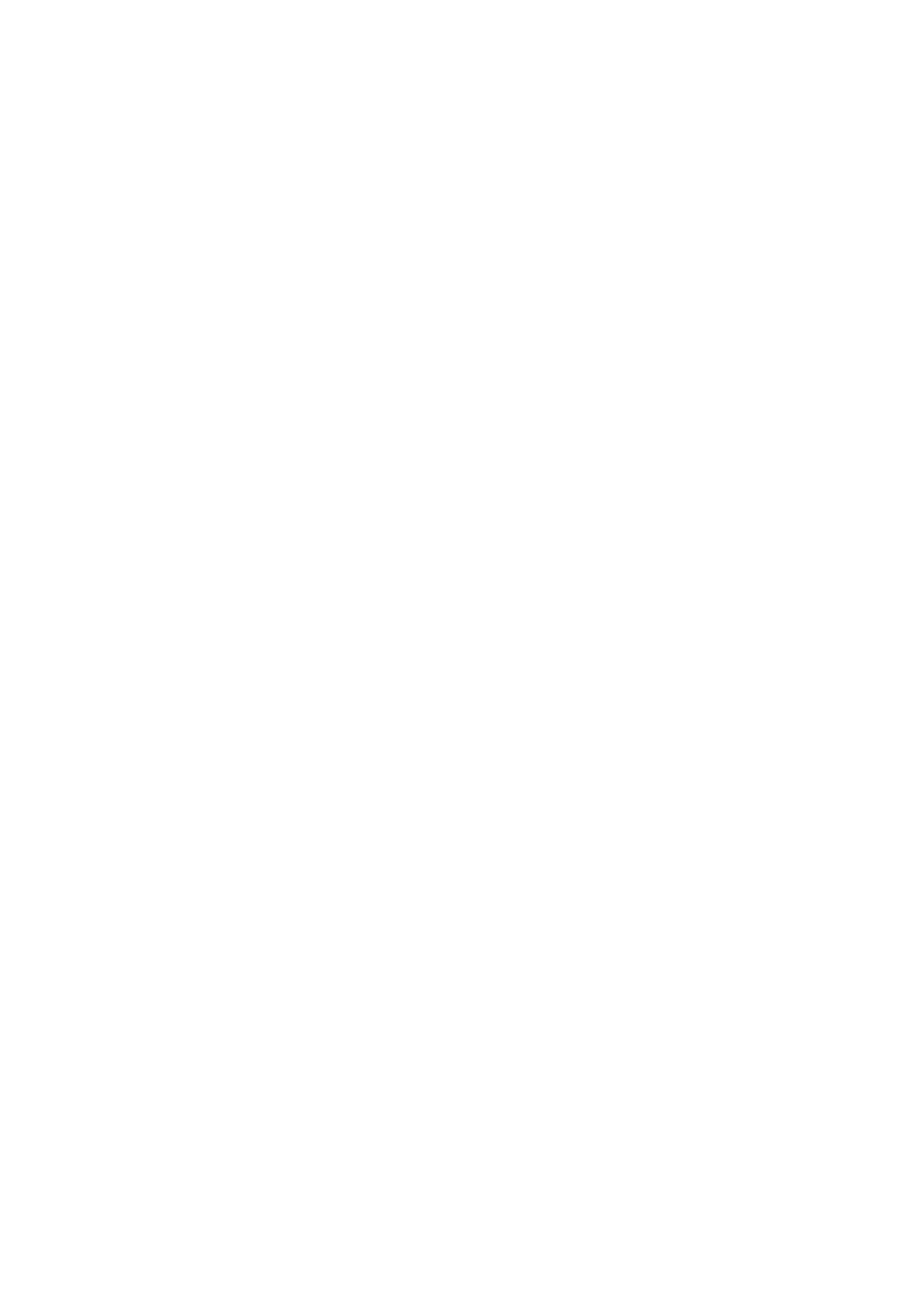# **IDENTIFICATION**

Please bring original photo identification **and** address verification from the following lists to your meeting. (**Please do not send photo I.D. through the post**):

# **1. PERSONAL IDENTIFICATION REQUIREMENTS**

Please provide 1 piece of documentation from List A

# **LIST A**

- Current signed passport
- Residence permit issued by Home Office
- Construction industry photo I.D card
- Current photo-card driving licence (both parts)
- Current EEA member state I.D. card
- Current I.D card (Northern Ireland)
- Firearms certificate

# **AND**

# **2. ADDRESS IDENTIFICATION REQUIREMENT**

Please provide 1 piece of documentation from List B

# **LIST B**

- Mortgage statement
- Official copy of register from HMLR
- Entry in a local telephone directory
- Electoral roll card
- Benefit book
- Council tax bill
- Utility bill
- Bank statement